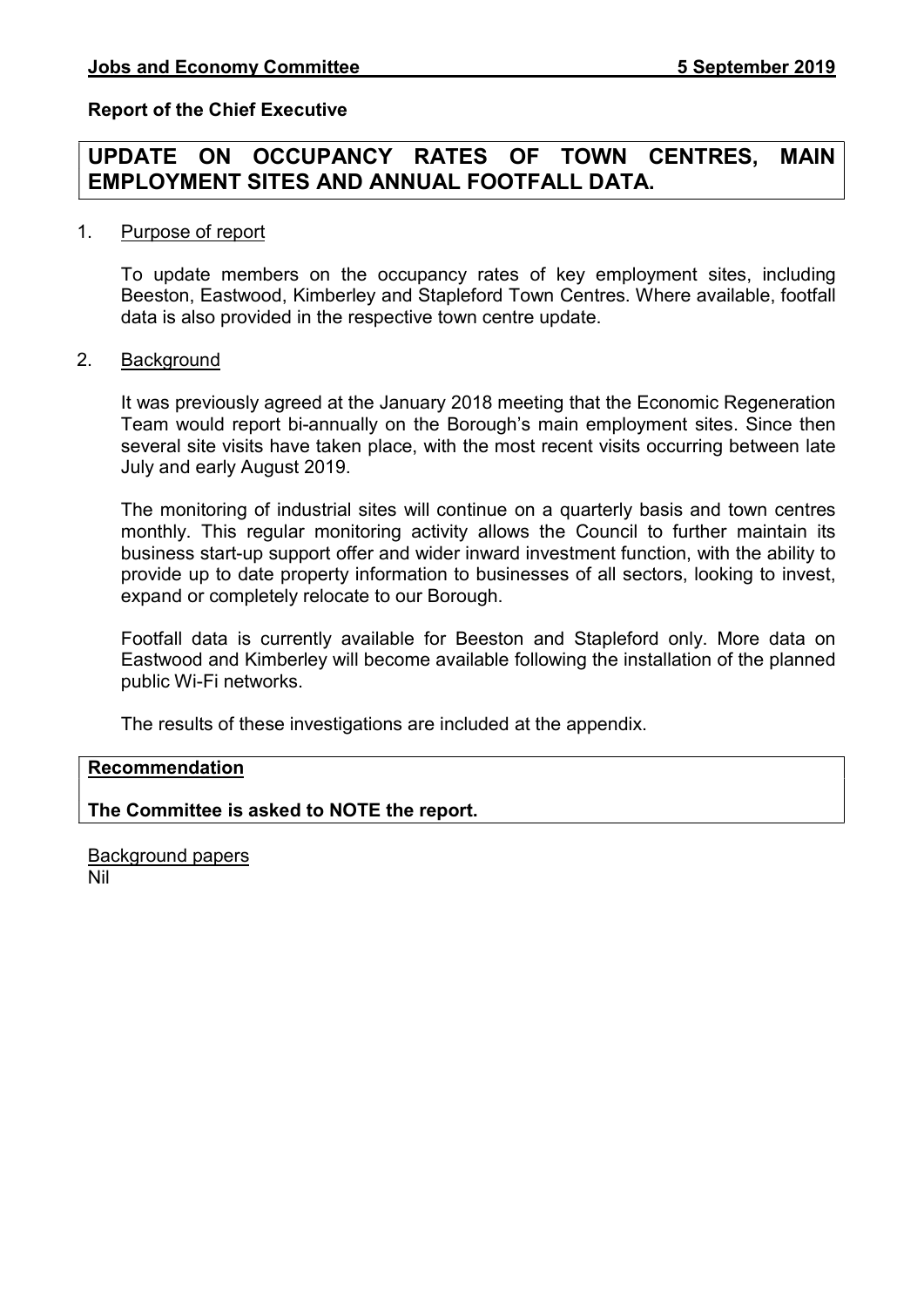### APPENDIX

# Main sites in the Borough for employment

In addition to the four main town centres, the 40 sites that are visited as part of our employment site monitoring are:

Eldon Road - Attenborough Gin Close Way - Awsworth Barrydale Avenue - Beeston Beeston Business Park – Beeston Boulevard Ind Park – Beeston Evelyn Street - Beeston Lilac Grove – Beeston Lower Regent/King St – Beeston Medicity Boots - Beeston Nether Street – Beeston The Poplars - Beeston Balloon Woods Ind Est - Bramcote Sidings Lane – Bramcote Bye Pass Road - Chilwell Chetwynd Business Park- Chilwell Chilwell Meadows - Chilwell Chilwell Retail Park - Chilwell Holly Lane - Chilwell Nottingham Road - Chilwell Cossall Ind Est – Cossall

Robinettes Lane - Cossall Engine Lane - Eastwood Farrington Way - Eastwood Mushroom Farm - Eastwood Newmaleys Road - Eastwood Birch Park - Giltbrook Giltbrook Industrial Estate Giltbrook Retail Park Amber Trading Estate – Kimberley Home Farm - Nuthall Phoenix Park – Nuthall Bessell Lane – Stapleford Hickings Lane - Stapleford New Road Ind Est - Stapleford Pasture Road - Stapleford Wellington Street - Stapleford Strelley Hall, Strelley Eagle Mill - Trowell Trowell Ind Est - Trowell Main Road - Watnall

The current response rate to our general business survey stands at 35% of all businesses visited. Officers will continue to visit these sites quarterly and persevere with the non-respondents in order to try and improve on this figure overtime and obtain updated details from new tenants.

## Current occupancy and footfall data

#### Town Centres

The latest national occupancy benchmark sits at 89.7%. This is measured once per quarter by Springboard and was released in August 2019, in conjunction with the British Retail Consortium. All local data is based on town centre occupancy checks undertaken on 16 July 2019. The average town centre occupancy in Broxtowe is 89.5%, slightly below national average.

Beeston has an occupancy rate of 94.1%. When taking account of all the current vacant units in Beeston, only 4 are located within prime frontage areas. Beeston's annual footfall between August 2017-July 2018 and August 2018-July 2019, was 5,196,453 and 5,070,802 respectively. A chart showing the monthly breakdown is available further in this report.

The table below provides an overview of the vacant ground floor units and any progress notes.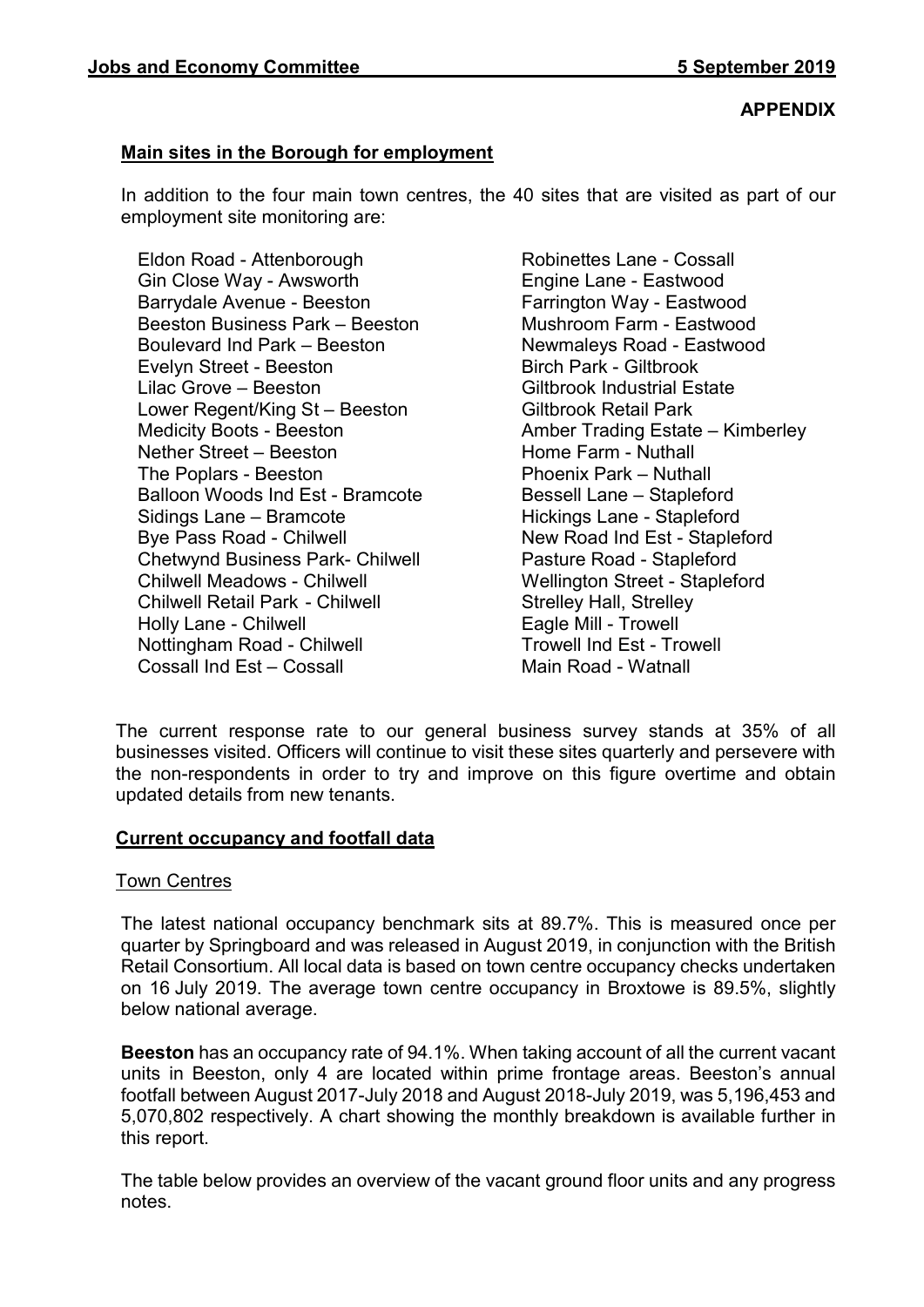| <b>Address</b>             | <b>Former Use</b>                              | <b>Progress Notes</b>                                                                                                                                                                                                                                                                                                                                                                                                                                                                                                     | <b>Info</b><br><b>Obtained</b><br>from |
|----------------------------|------------------------------------------------|---------------------------------------------------------------------------------------------------------------------------------------------------------------------------------------------------------------------------------------------------------------------------------------------------------------------------------------------------------------------------------------------------------------------------------------------------------------------------------------------------------------------------|----------------------------------------|
| 18 Wollaton Road           | Time for Tea                                   | Property is currently under the<br>instruction of agents CP Walker and<br>has been vacant for 20 months to<br>date. Advised by agent that a let was<br>virtually at completion and<br>preparatory works by the landlord<br>were finished. Expected that the<br>tenant will take occupation, to<br>undertake specific fit out works from<br>the end of August 2019.<br>Property not located within prime<br>frontage area.                                                                                                 | Site visit,<br>Agent<br>update         |
| 61<br><b>Wollaton Road</b> | Table 8                                        | Vacant since February 2019. Some<br>removal of internal furniture and<br>equipment from previous user<br>observed. No further progress to<br>report.<br>Property not located within prime<br>frontage area.                                                                                                                                                                                                                                                                                                               | Site visit                             |
| 3 Villa Street             | <b>Bob Howson</b><br>Garage<br><b>Services</b> | Application to construct 15 flats and<br>2 maisonettes, following demolition<br>of existing building (this includes the<br>neighbouring gym, converted from<br>snooker hall) was granted<br>conditional permission in July 2019.<br>Ref 18/00422/FUL.<br>The neighbouring gym have since<br>found alternative premises to<br>operate from in Beeston and it is<br>anticipated works to begin demolition<br>will begin shortly after the gym<br>vacates in late August.<br>Property not located on prime<br>frontage area. | Site visit                             |
| 21 Villa Street            | Lifestyle<br>Bedrooms and<br><b>Kitchens</b>   | This property is under the instruction<br>of FHP and has been vacant since<br>April 2019. Agent informs that the<br>unit is under offer to another A1<br>user, who is planning to relocate<br>from within the town. It is anticipated<br>this will be complete by September<br>2019.<br>Property not located within prime<br>frontage area.                                                                                                                                                                               | Site visit,<br>Agent<br>update         |
| 61 High Road               | R.O.K<br>Jewellery                             | The freehold for this property is for<br>sale with Ewe Move estate agents. It<br>has been vacant for 25 months.                                                                                                                                                                                                                                                                                                                                                                                                           | Site visit                             |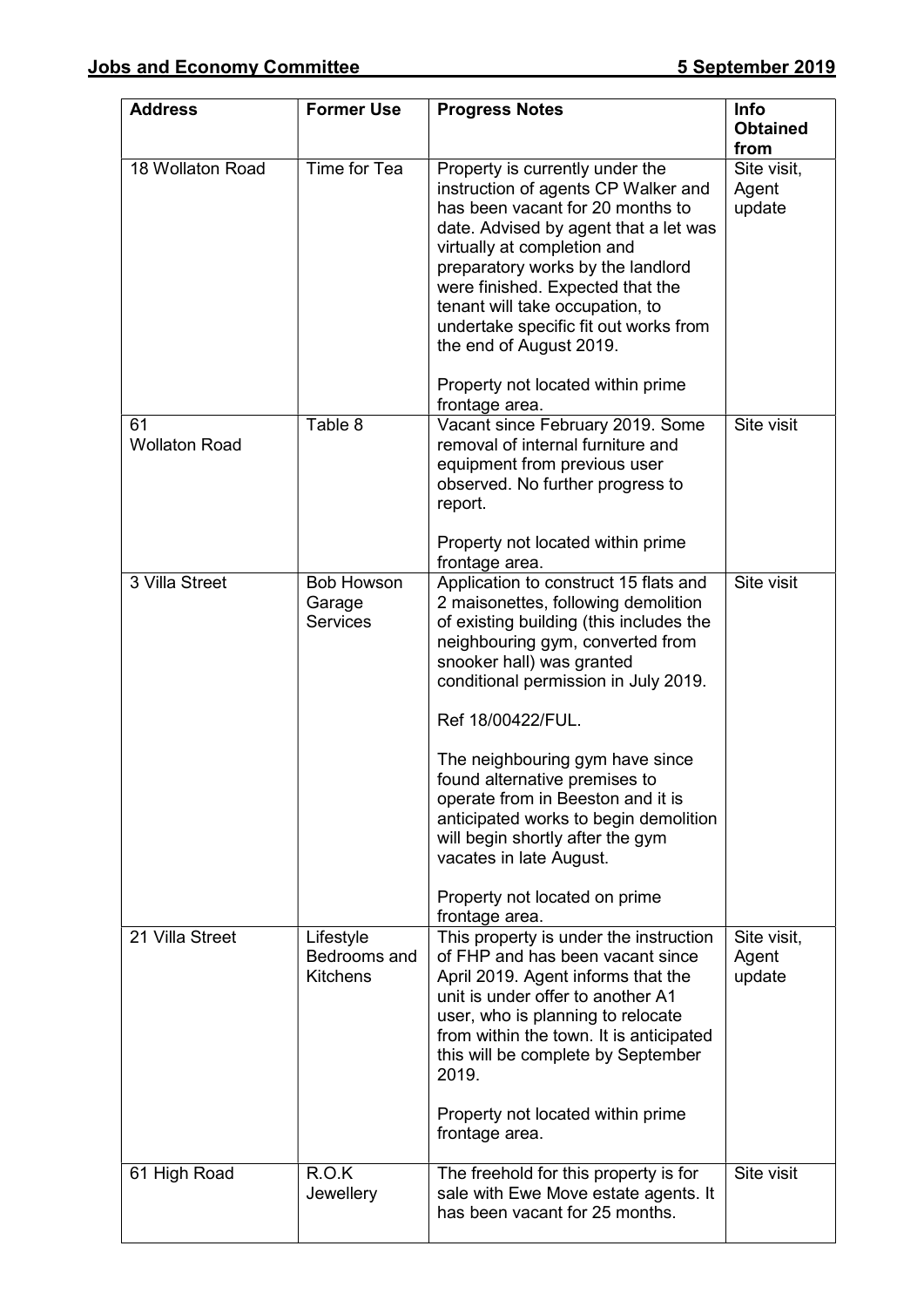| <b>Address</b>      | <b>Former Use</b>                 | <b>Progress Notes</b>                                                                                                                                                                                                                                                                                                                                                                                                                                                                                                       | Info<br><b>Obtained</b><br>from |
|---------------------|-----------------------------------|-----------------------------------------------------------------------------------------------------------------------------------------------------------------------------------------------------------------------------------------------------------------------------------------------------------------------------------------------------------------------------------------------------------------------------------------------------------------------------------------------------------------------------|---------------------------------|
|                     |                                   | No further progress to report. This<br>property is located within the prime<br>frontage area.                                                                                                                                                                                                                                                                                                                                                                                                                               |                                 |
| 71 High Road        | Poundmart                         | This unit became vacant in July<br>2018 and is listed for SALE<br>(individually or as part of larger<br>commercial property incorporating<br>the neighbouring unit) and to let, with<br>agents FHP.<br>The unit is currently under offer for<br>the ground floor only to an A1<br>multiple retailer. The landlord is also<br>currently exploring conversion of the<br>upper floors into residential.<br>This property is located within the<br>prime frontage area.                                                         | Site visit,<br>Agent<br>Update  |
| 83 High Road        | Polish Bay                        | This property is to let by Admiral<br>Taverns and has been vacant since<br>December 2018. The property has<br>seen several A3 uses for the former<br>'Durham Ox pub' building fail, the<br>latest receiving enforcement action<br>through our Environmental Health<br>team. The agents are currently<br>marketing the property with a view to<br>bring the property back into use as<br>an A4 use primarily. This has only<br>been the case since June 2019.<br>This property is located within the<br>prime frontage area. | Site visit,<br>Agent<br>update  |
| 103a High Road      | Hartley's<br><b>Estate Agents</b> | This property is newly under the<br>instruction of Innes England and has<br>been vacant since November 2018.<br>Agent informs that the unit has only<br>seen a few enquiries to date, but<br>plan on recirculating details shortly.<br>Property not located within prime<br>frontage area.                                                                                                                                                                                                                                  | Site visit,<br>Agent<br>update  |
| <b>Union Street</b> | Highclere<br><b>Interiors</b>     | It is believed this business went into<br>liquidation. At present there are no<br>agent or marketing details for the<br>unit.<br>No further progress to report.                                                                                                                                                                                                                                                                                                                                                             | Site visit                      |
|                     |                                   | Property not located on prime<br>frontage area.                                                                                                                                                                                                                                                                                                                                                                                                                                                                             |                                 |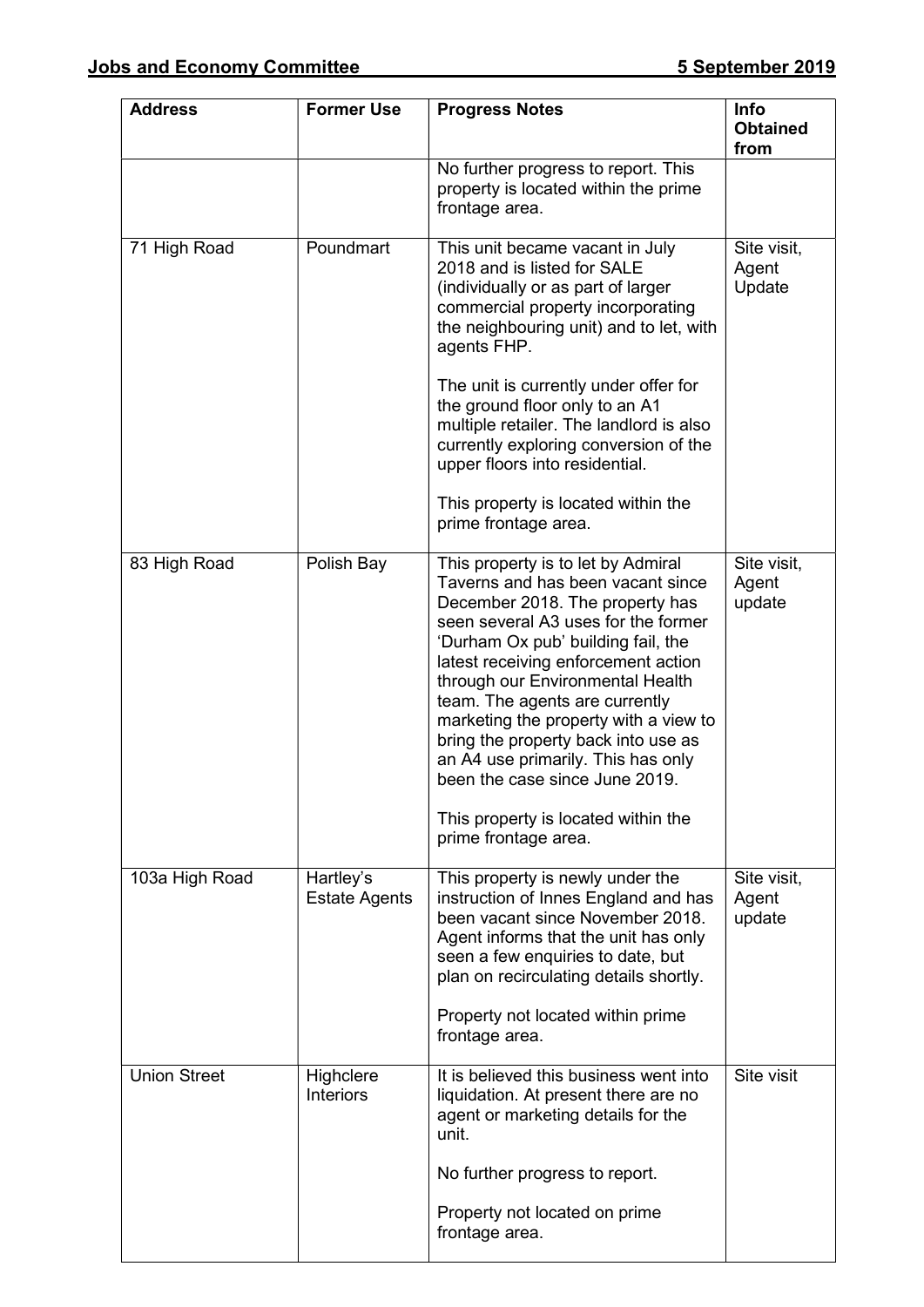| <b>Address</b> | <b>Former Use</b>            | <b>Progress Notes</b>                                                                                                                                                                                                                                                                                                                                                               | <b>Info</b><br><b>Obtained</b><br>from |
|----------------|------------------------------|-------------------------------------------------------------------------------------------------------------------------------------------------------------------------------------------------------------------------------------------------------------------------------------------------------------------------------------------------------------------------------------|----------------------------------------|
| 22 High Road   | <b>Upper Crust</b><br>Bakery | This property is under the instruction<br>of FHP and has been vacant since<br>July 2019. Agent informs that the<br>unit was recently under offer, but is<br>believed the party has since<br>withdrawn. Interest from several<br>other A1 users and a potential<br>'temporary use', with no formal<br>agreements to date.<br>This property is located within prime<br>frontage area. | Site visit                             |



Stapleford has an occupancy rate of 87.3%. When taking account of all the current vacant units in Stapleford, only 3 are located within prime frontage areas. Stapleford's annual footfall between August 2017-July 2018 and August 2018-July 2019, was 1,450,528 and 1,258,314 respectively. A Chart showing the monthly breakdown is available further in this report.

The table below provides an overview of the vacant ground floor units and any progress notes.

| <b>Address</b> | <b>Former Use</b>                | <b>Progress Notes</b>                                                                                                                                                                                                                                                                                                              | <b>Info</b><br><b>Obtained</b><br>from |
|----------------|----------------------------------|------------------------------------------------------------------------------------------------------------------------------------------------------------------------------------------------------------------------------------------------------------------------------------------------------------------------------------|----------------------------------------|
| 96 Derby Road  | <b>Better Living</b><br>Pharmacy | This property is under the<br>instruction of agents Robert Ellis<br>and remains under offer. Agent<br>informs that the former chemist still<br>has an obligation of 13 years at the<br>property. Because of the poor<br>internal state of the building and<br>the works required to facilitate a<br>sub-lease to the dance school, | Site visit,<br>Agent update            |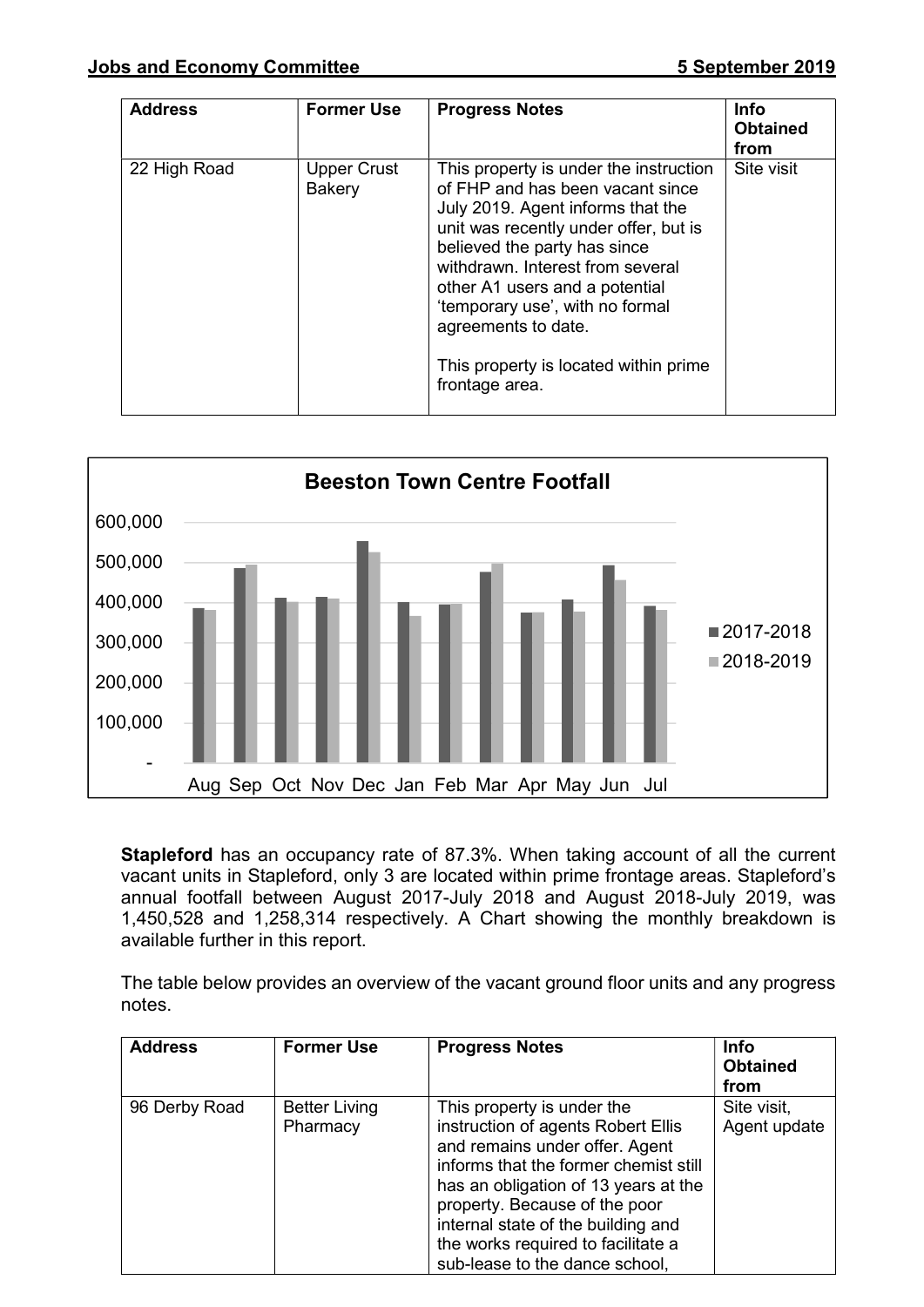| <b>Address</b>        | <b>Former Use</b>                        | <b>Progress Notes</b>                                                                                                                                                                                                                                                                                                                                                                                                                                                                                                                       | <b>Info</b><br><b>Obtained</b><br>from |
|-----------------------|------------------------------------------|---------------------------------------------------------------------------------------------------------------------------------------------------------------------------------------------------------------------------------------------------------------------------------------------------------------------------------------------------------------------------------------------------------------------------------------------------------------------------------------------------------------------------------------------|----------------------------------------|
|                       |                                          | lease completion will coincide with<br>the required conversion works<br>being signed off.                                                                                                                                                                                                                                                                                                                                                                                                                                                   |                                        |
|                       |                                          | An application for change of use<br>from shop (Class A1) to a ballet<br>school (Class D2) was granted<br>conditional permission in January<br>2019.                                                                                                                                                                                                                                                                                                                                                                                         |                                        |
|                       |                                          | Ref 18/00709/FUL.                                                                                                                                                                                                                                                                                                                                                                                                                                                                                                                           |                                        |
|                       |                                          | Property not located within prime<br>frontage area.                                                                                                                                                                                                                                                                                                                                                                                                                                                                                         |                                        |
| 137b Derby Road       | The Roach Bar                            | It is the Councils understanding<br>that the current leaseholder is tied<br>into a significant lease period,<br>although no longer trading from this<br>unit. There has been little interest<br>in a sub-lease being agreed at this<br>unit. No alternative use seems to<br>have been explored by either the<br>leaseholder or freeholder, to agree<br>a surrender of the lease by the<br>current holder.                                                                                                                                   | Site visit                             |
|                       |                                          | No further progress to report.<br>Property not located on prime                                                                                                                                                                                                                                                                                                                                                                                                                                                                             |                                        |
| 157 Derby Road        | <b>Stapleford Motor</b><br><b>Spares</b> | frontage area.<br>The freehold for this property has<br>now been sold to a local investor.<br>Agent advises that the new owner<br>will look to convert the first floor for<br>residential use, with the ground<br>floor retail area to undergo<br>preparatory works, enabling the<br>space to be marketed to a<br>commercial tenant on the open<br>market. Based on the size of the<br>building, it is likely the residential<br>conversion will be carried out under<br>permitted development rights.<br>Property not located within prime | Agent update                           |
| 13 Nottingham<br>Road | Jessica's Hair<br>Design                 | frontage area.<br>This property is under the<br>instruction of agents Robert Ellis<br>and has been vacant for 12<br>months. Agent informs that the<br>freehold sale is likely to complete in<br>mid-August 2019 and will likely<br>return to market to let following the<br>sale.                                                                                                                                                                                                                                                           | <b>Site Visit</b>                      |
|                       |                                          | Property not located within prime<br>frontage area.                                                                                                                                                                                                                                                                                                                                                                                                                                                                                         |                                        |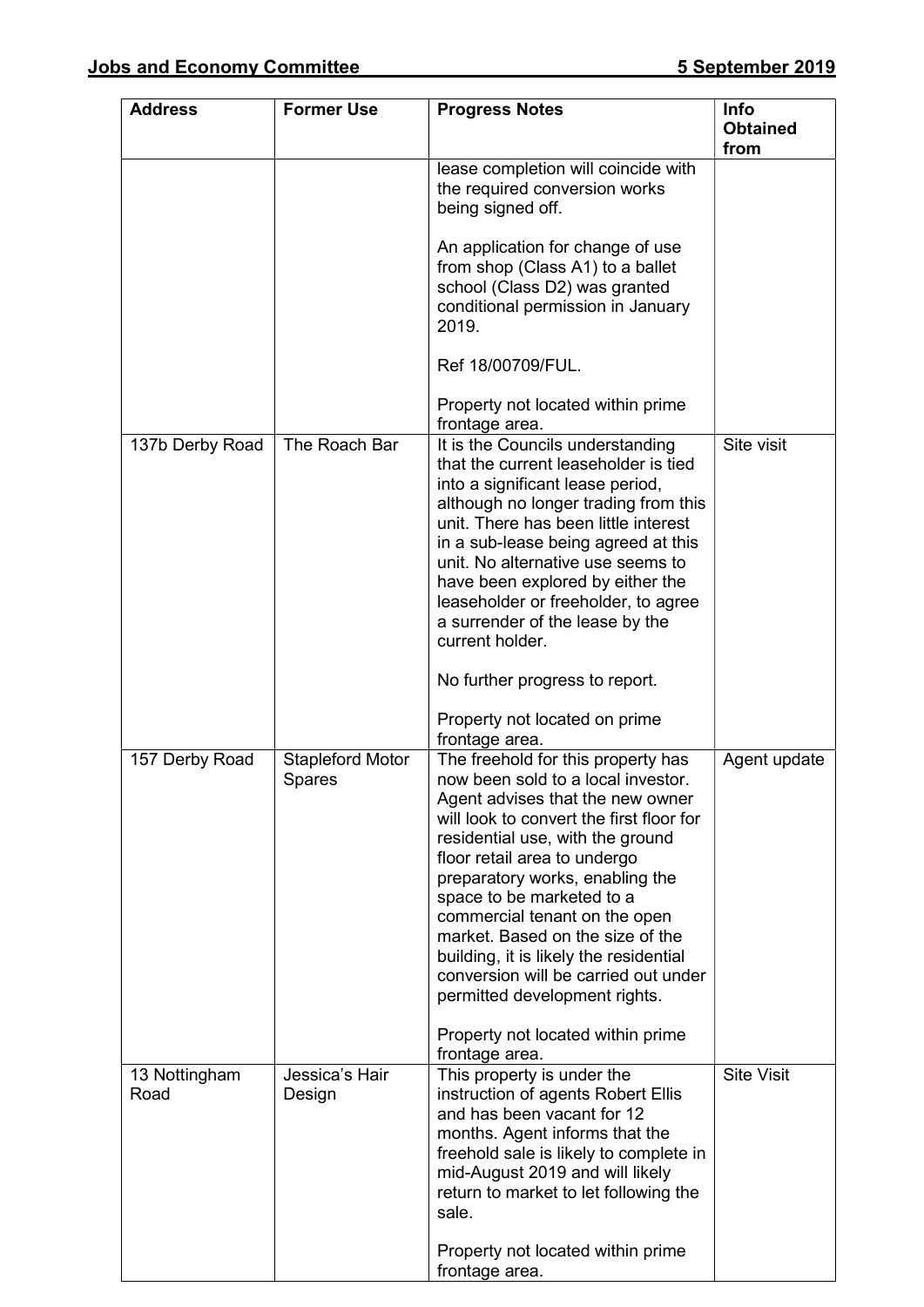| <b>Address</b>        | <b>Former Use</b>   | <b>Progress Notes</b>                                                                                                                                                                                                                                                                                                                                                                                                                                                                                                                                                                       | <b>Info</b><br><b>Obtained</b><br>from |
|-----------------------|---------------------|---------------------------------------------------------------------------------------------------------------------------------------------------------------------------------------------------------------------------------------------------------------------------------------------------------------------------------------------------------------------------------------------------------------------------------------------------------------------------------------------------------------------------------------------------------------------------------------------|----------------------------------------|
| 42 Derby Road         | <b>Hartland NG9</b> | This property is currently under the<br>instruction of agents Robert Elis.<br>As requested by the freeholder,<br>agents have been marketing the<br>unit to food and beverage<br>operators, because of a desire to<br>utilise the fitted out food prep areas<br>and walk-in cold store in available.<br>The unit was until recently under<br>offer, however the party have<br>withdrawn as of August 2019, citing<br>difficulties installing a flue to the<br>property for ovens and gas<br>burners. There has been no other<br>interest in the property.<br>This property is located within | Site visit,<br>Agent update            |
| <b>Church Street</b>  | Post Office         | prime frontage area.<br>This property has been vacant<br>since January 2018, when the Post<br>Office relocated into existing<br>business within prime frontage.<br>The property has been observed to                                                                                                                                                                                                                                                                                                                                                                                        | Site visit                             |
|                       |                     | be in a poor state internally.<br>No further progress to report.                                                                                                                                                                                                                                                                                                                                                                                                                                                                                                                            |                                        |
|                       |                     | Property not located within prime<br>frontage area.                                                                                                                                                                                                                                                                                                                                                                                                                                                                                                                                         |                                        |
| 15 Nottingham<br>Road | Mr Fix it           | An application for change of use<br>from shop (Class A1) to takeaway<br>(Class A3) was received in May<br>2019 and still pending<br>consideration. Application includes<br>the installation of flues necessary<br>to operate a kitchen area.<br>Ref 19/00315/FUL.<br>The proposed food operator is<br>'Hobbs Burger Co.' who produce<br>artisan burgers. Previously a home<br>based business, operating through<br>pop up events, looking to take on<br>permanent premises.<br>Property not located within prime                                                                            | Site visit                             |
| 25-29 Nottingham      | And flowers         | frontage area.<br>It is believed that through the risk                                                                                                                                                                                                                                                                                                                                                                                                                                                                                                                                      | Site visit                             |
| Road                  |                     | of being relocated, the property<br>was purchased by the tenant in the<br>first floor residential<br>accommodation, when the<br>business owner retired and<br>vacated the ground floor retail<br>area.                                                                                                                                                                                                                                                                                                                                                                                      |                                        |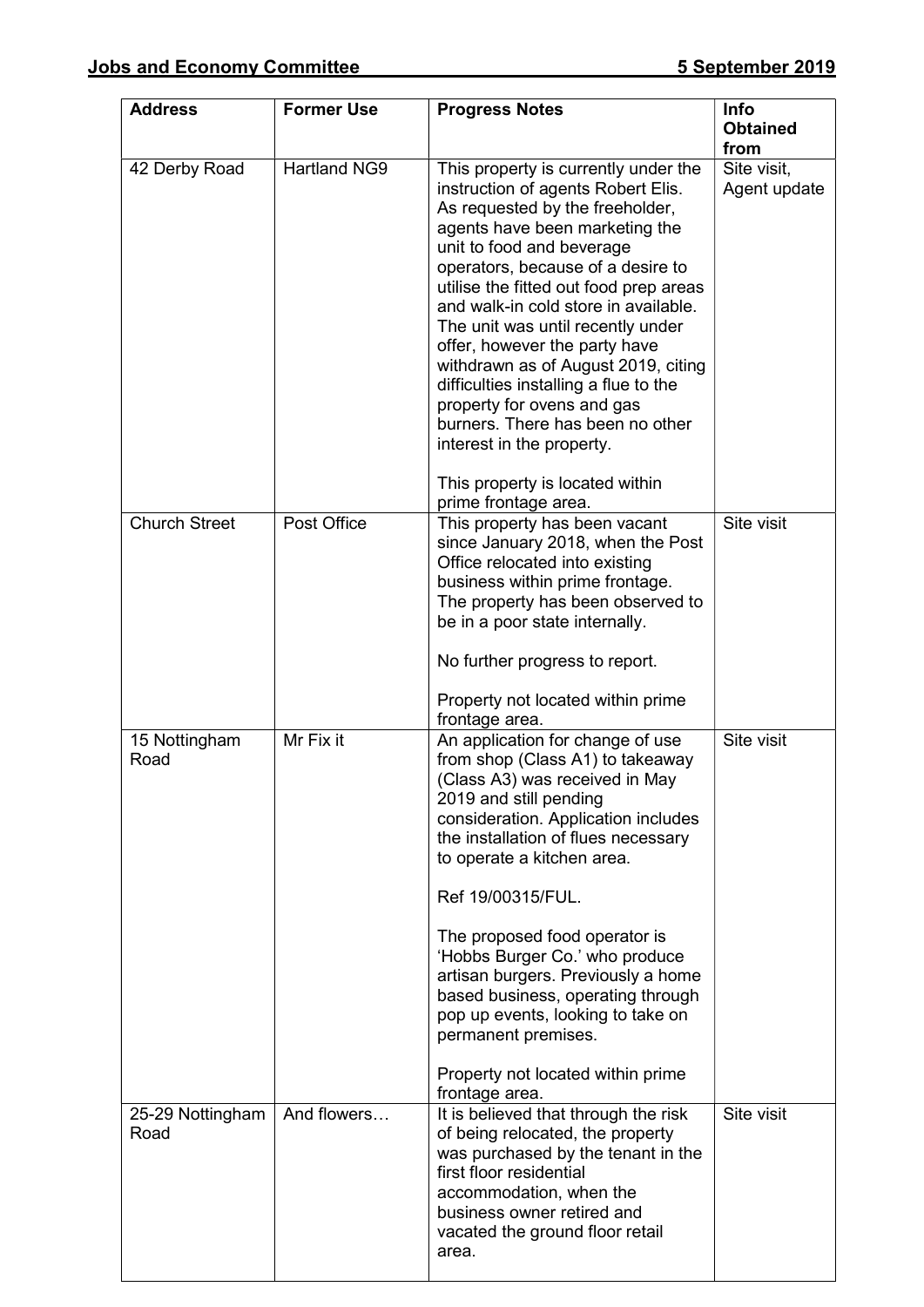| <b>Address</b> | <b>Former Use</b>             | <b>Progress Notes</b>                                                                                                                                                                                                                                                                                                                                                                                                                                                                                                                                                   | <b>Info</b><br><b>Obtained</b><br>from |
|----------------|-------------------------------|-------------------------------------------------------------------------------------------------------------------------------------------------------------------------------------------------------------------------------------------------------------------------------------------------------------------------------------------------------------------------------------------------------------------------------------------------------------------------------------------------------------------------------------------------------------------------|----------------------------------------|
|                |                               | No solid plans to return the GF to<br>use at this stage.                                                                                                                                                                                                                                                                                                                                                                                                                                                                                                                |                                        |
|                |                               | Property not located within prime<br>frontage area.                                                                                                                                                                                                                                                                                                                                                                                                                                                                                                                     |                                        |
| 126 Derby Road | <b>Auto Safety</b><br>Centres | This property has been vacant<br>since January 2019. Operator of<br>this branch of Auto Safety Centre<br>has entered voluntary liquidation in<br>February 2019.<br>No further progress to report.                                                                                                                                                                                                                                                                                                                                                                       | Site visit                             |
|                |                               | Property not located within prime<br>frontage area.                                                                                                                                                                                                                                                                                                                                                                                                                                                                                                                     |                                        |
| 38 Derby Road  | Lloyds                        | This property is under the<br>instruction of agents CBRE and<br>Wallace Jones. The property has<br>been vacant since March 2019,<br>however Lloyds bank still have a<br>lease obligation until 2022. A new<br>lease agreement with the<br>freeholder could prove difficult to<br>achieve, as the asking rent would<br>need to at least match Lloyds'<br>current rental agreement, which will<br>be in the region of £20,000p/a. This<br>is arguably an inflated price based<br>on market rent comparables.<br>This property is located within                           | Site visit                             |
|                |                               | prime frontage area.                                                                                                                                                                                                                                                                                                                                                                                                                                                                                                                                                    |                                        |
| 64 Derby Road  | <b>Your Move</b>              | This unit is under instruction of the<br>agents Robert Ellis and has been<br>vacant since February 2019. Agent<br>informs that the asking rent has<br>been reduced from August '19 to<br>£9,000p/a in order to attract a<br>tenant. Your Move vacated this and<br>another unit in Eastwood, as part of<br>a national restructuring. Where<br>there was either duplicated<br>presence in areas with<br>representation from other property<br>agency brands under the same<br>group as Your Move was apparent.<br>This property is located within<br>prime frontage area. | Site visit,<br>Agent update            |
| 140 Derby Road | Pizza Hut                     | This property is under the<br>instruction of Littlewood and<br>Company, and has been vacant<br>since May 2019.                                                                                                                                                                                                                                                                                                                                                                                                                                                          | Site visit                             |
|                |                               | No further progress to report.                                                                                                                                                                                                                                                                                                                                                                                                                                                                                                                                          |                                        |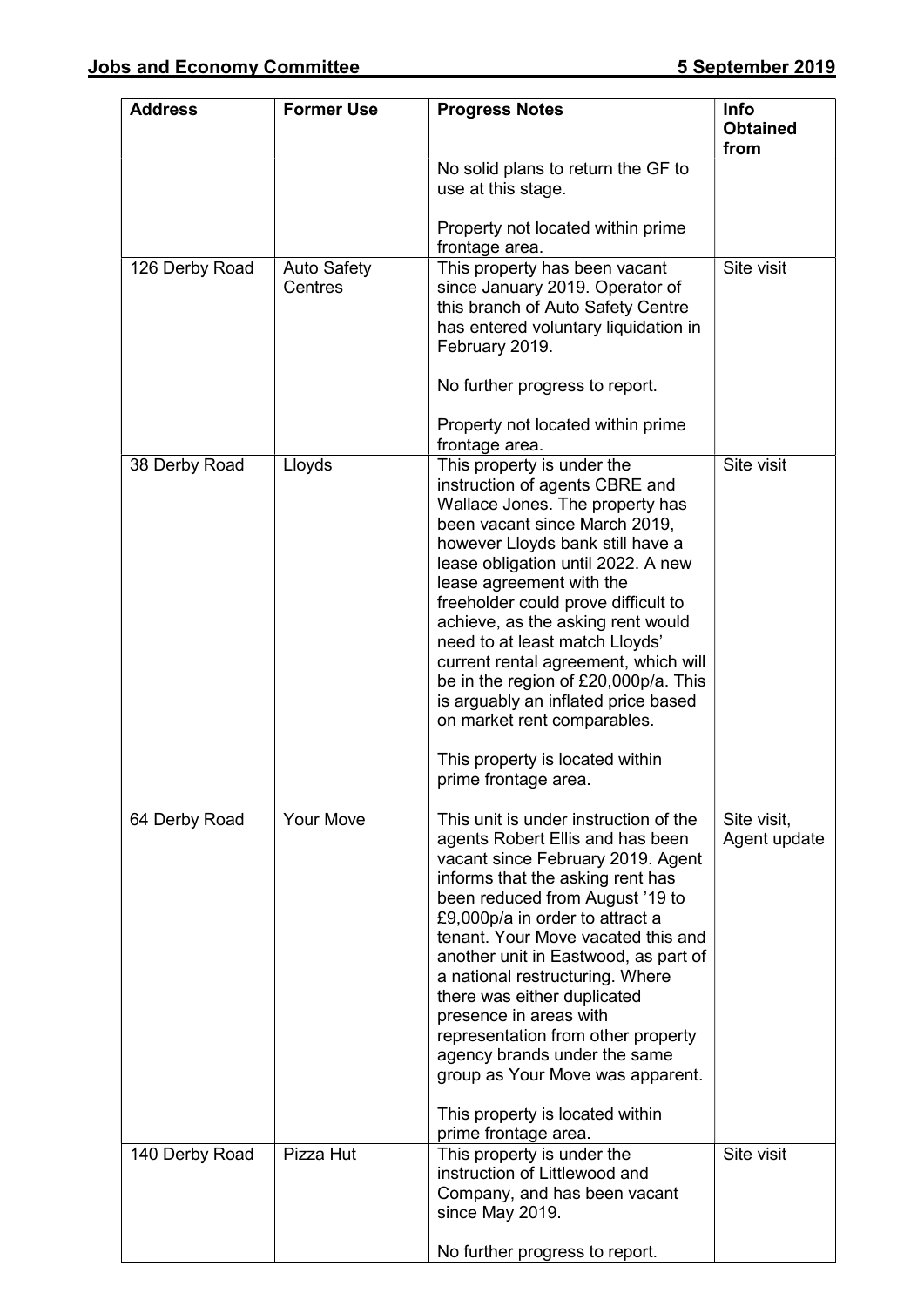| <b>Address</b> | <b>Former Use</b> | <b>Progress Notes</b>             | <b>Info</b><br><b>Obtained</b><br>from |
|----------------|-------------------|-----------------------------------|----------------------------------------|
|                |                   | Property not located within prime |                                        |
|                |                   | frontage area.                    |                                        |



Eastwood has an occupancy rate of 87.5%. When taking account of all the current vacant units in Eastwood, 16 are located within prime frontage areas.

The table below provides an overview of the vacant ground floor units and any progress notes.

| <b>Address</b>    | <b>Former Use</b>             | <b>Progress Notes</b>                                                                                                                                                                                                                                                                                                | Info obtained<br>from |
|-------------------|-------------------------------|----------------------------------------------------------------------------------------------------------------------------------------------------------------------------------------------------------------------------------------------------------------------------------------------------------------------|-----------------------|
| 8 Nottingham Road | <b>Star Grill</b><br>Takeaway | Property has no agent or<br>marketing details on display.<br>The property was previous listed<br>by Innes England, who were<br>unable to agree terms with any<br>interested parties. Considered a<br>long term void. The Council are<br>working with the owner, to<br>improve the condition of the<br>shop frontage. | Site visit            |
|                   |                               | Previously identified as a<br>potential site for CPO, however<br>the entire building has 3 GF<br>retail units, with 1 still occupied.<br>This property is located within                                                                                                                                             |                       |
|                   |                               | prime frontage area.                                                                                                                                                                                                                                                                                                 |                       |
| 4 Nottingham Road | Unknown                       | Last known development being<br>the proposed 'Incredible ink'<br>tattoo parlour, which was<br>scheduled to open in Jun 2014.<br>Unit received internal works in<br>preparation, but it is believed a<br>lease couldn't be agreed due to                                                                              | Site visit            |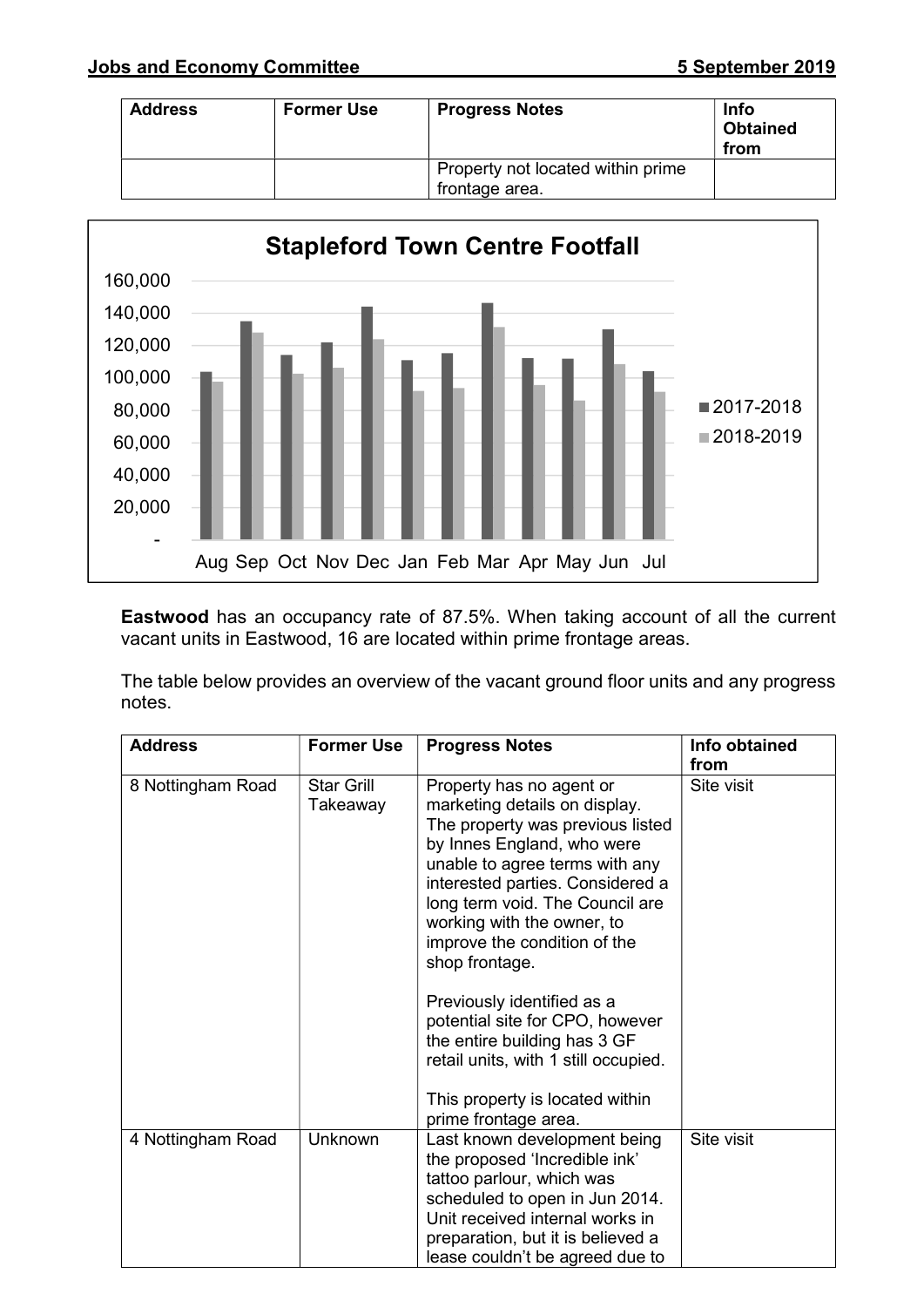| <b>Address</b>     | <b>Former Use</b>      | <b>Progress Notes</b>                                                                                                                                                                                                                                                                        | Info obtained<br>from       |
|--------------------|------------------------|----------------------------------------------------------------------------------------------------------------------------------------------------------------------------------------------------------------------------------------------------------------------------------------------|-----------------------------|
|                    |                        | the repair and insurance terms.<br>Unit has been vacant 5+ years.                                                                                                                                                                                                                            |                             |
|                    |                        | The Council are working with<br>the owner, to improve the<br>condition of the shop frontage.                                                                                                                                                                                                 |                             |
|                    |                        | Previously identified as a<br>potential site for CPO (as<br>above), however the entire<br>building has 3 GF retail units,<br>with 1 still occupied.                                                                                                                                          |                             |
|                    |                        | This property is located within<br>prime frontage area.                                                                                                                                                                                                                                      |                             |
| 62 Nottingham Road | Kerching<br>Amusements | Planning application received in<br>July 2019 for the Change of use<br>from Sui Generis (Adult Gaming<br>Centre) to retail shop (A1).                                                                                                                                                        | Site visit                  |
|                    |                        | Ref 19/00427/FUL.                                                                                                                                                                                                                                                                            |                             |
|                    |                        | This property is located within<br>prime frontage area.                                                                                                                                                                                                                                      |                             |
| 45 Nottingham Road | Maclaren<br>Warner     | This property is being marketed<br>by agents Martyn Stubbs to LET<br>£10k p/a and has been vacant<br>since Maclaren Warner<br>relocated across the road in<br><b>August 2017.</b>                                                                                                            | Site visit, Agent<br>update |
|                    |                        | Agent informs that a contractor<br>is due to be appointed shortly<br>and internal works to the ground<br>floor areas should commence in<br>Autumn 2019. These works<br>include the removal of internal<br>stud walls to open out the shop<br>and then facilitate fresh<br>marketing program. |                             |
|                    |                        | This property is located within<br>prime frontage area.                                                                                                                                                                                                                                      |                             |
| 27 Nottingham Road | <b>Natwest</b>         | Application received in August<br>2018 for Change use of banking<br>hall (Class A2) and office use<br>(Class B1), to retail (Class A1)<br>and takeaway (Class A5) was<br>granted conditional permission<br>in October 2018.                                                                  | Site visit                  |
|                    |                        | Ref 18/00535/FUL.                                                                                                                                                                                                                                                                            |                             |
|                    |                        | Since the sub division an A5<br>businesses has opened, adding                                                                                                                                                                                                                                |                             |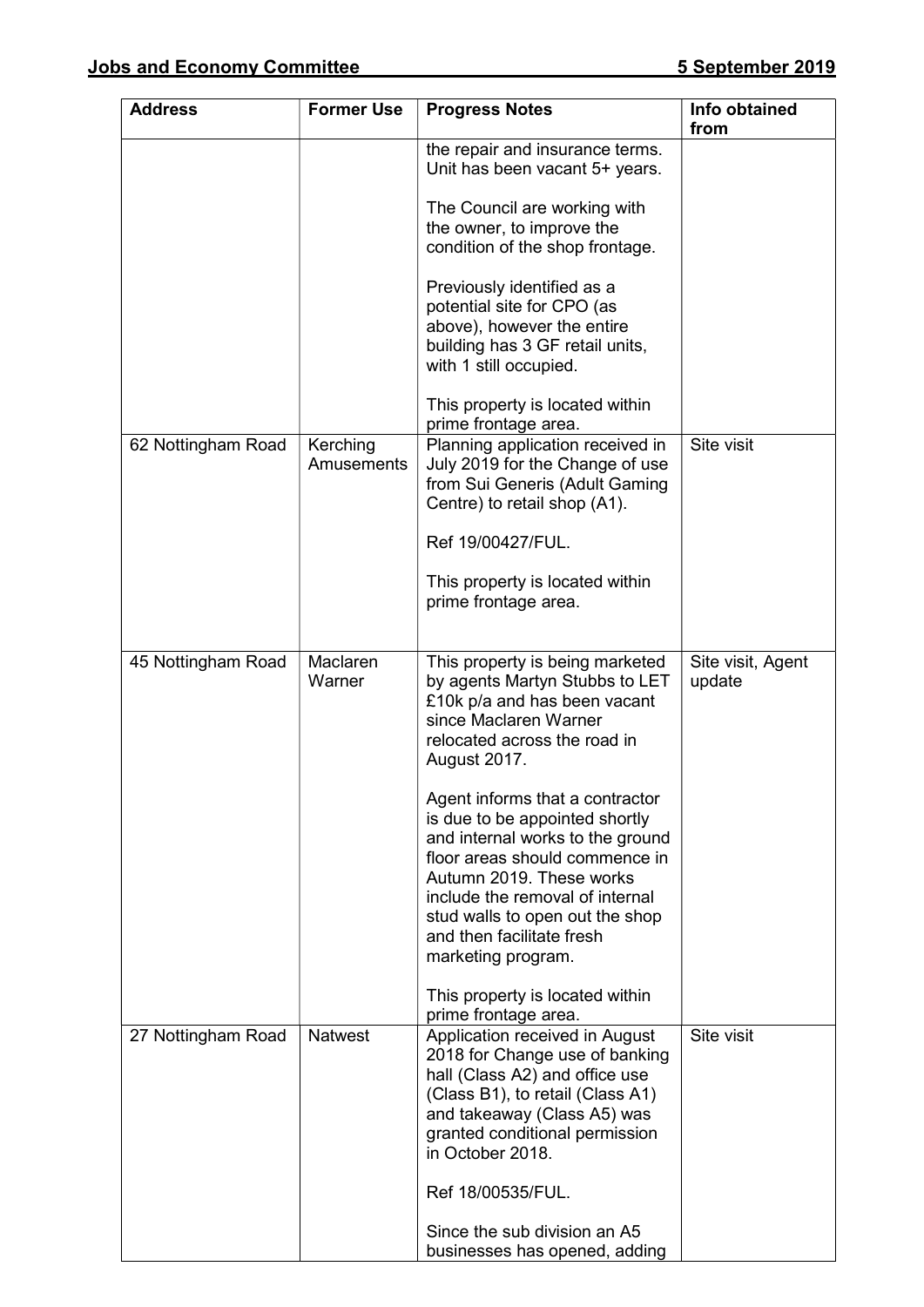| <b>Address</b>              | <b>Former Use</b>              | <b>Progress Notes</b>                                                                                                                                                                                                                                                                                                                                                                                                                                                                       | Info obtained<br>from       |
|-----------------------------|--------------------------------|---------------------------------------------------------------------------------------------------------------------------------------------------------------------------------------------------------------------------------------------------------------------------------------------------------------------------------------------------------------------------------------------------------------------------------------------------------------------------------------------|-----------------------------|
|                             |                                | a unit into total occupancy<br>count.                                                                                                                                                                                                                                                                                                                                                                                                                                                       |                             |
|                             |                                | No further progress to report on<br>the A1 unit.                                                                                                                                                                                                                                                                                                                                                                                                                                            |                             |
|                             |                                | This property is located within<br>prime frontage area.                                                                                                                                                                                                                                                                                                                                                                                                                                     |                             |
| 15 Nottingham Road          | <b>Cash Office</b>             | This property is now under the<br>instruction of Elders Estates and<br>has been vacant since the cash<br>office closure. A previous LET<br>fell through and the property<br>was remarketed using the<br>current agents from May 2019.<br>The asking rent has since been<br>reduced, but has received no<br>enquires. Preparatory works<br>have taken place since the cash<br>office closure for the previous<br>incoming tenant.<br>This property is located within<br>prime frontage area. | Site visit, Agent<br>update |
| 7 Nottingham Road           | <b>Barclays</b><br><b>Bank</b> | Advised by former agent that the<br>freehold interest to the property<br>was purchased by the owner of<br>the nearby 'Oliver's Pub and<br>Kitchen'.<br>Application received in<br>September 2018 for external<br>alterations and change of use<br>from bank (Class A2) to Hotel &<br>Gin Bar (Class C1 & A4). This<br>received conditional permission<br>in November '18.<br>Ref 18/00623/FUL.<br>This property is located within<br>prime frontage area.                                   | Site visit, Former<br>agent |
| 37 Nottingham Road          | Morello<br><b>Interiors</b>    | This property is under the<br>instruction of agents David<br>Hammond and has been vacant<br>since October 2018.<br>Agent advises that complete<br>refurbishment of the ground<br>floor has been completed and is<br>being actively marketed since.<br>No further progress to report.<br>This property is located within<br>prime frontage area.                                                                                                                                             | Site visit, Agent<br>update |
| 7 Victoria<br><b>Street</b> | Idan centre                    | Vacant since May 2016. No<br>further progress to report.                                                                                                                                                                                                                                                                                                                                                                                                                                    | Site visit                  |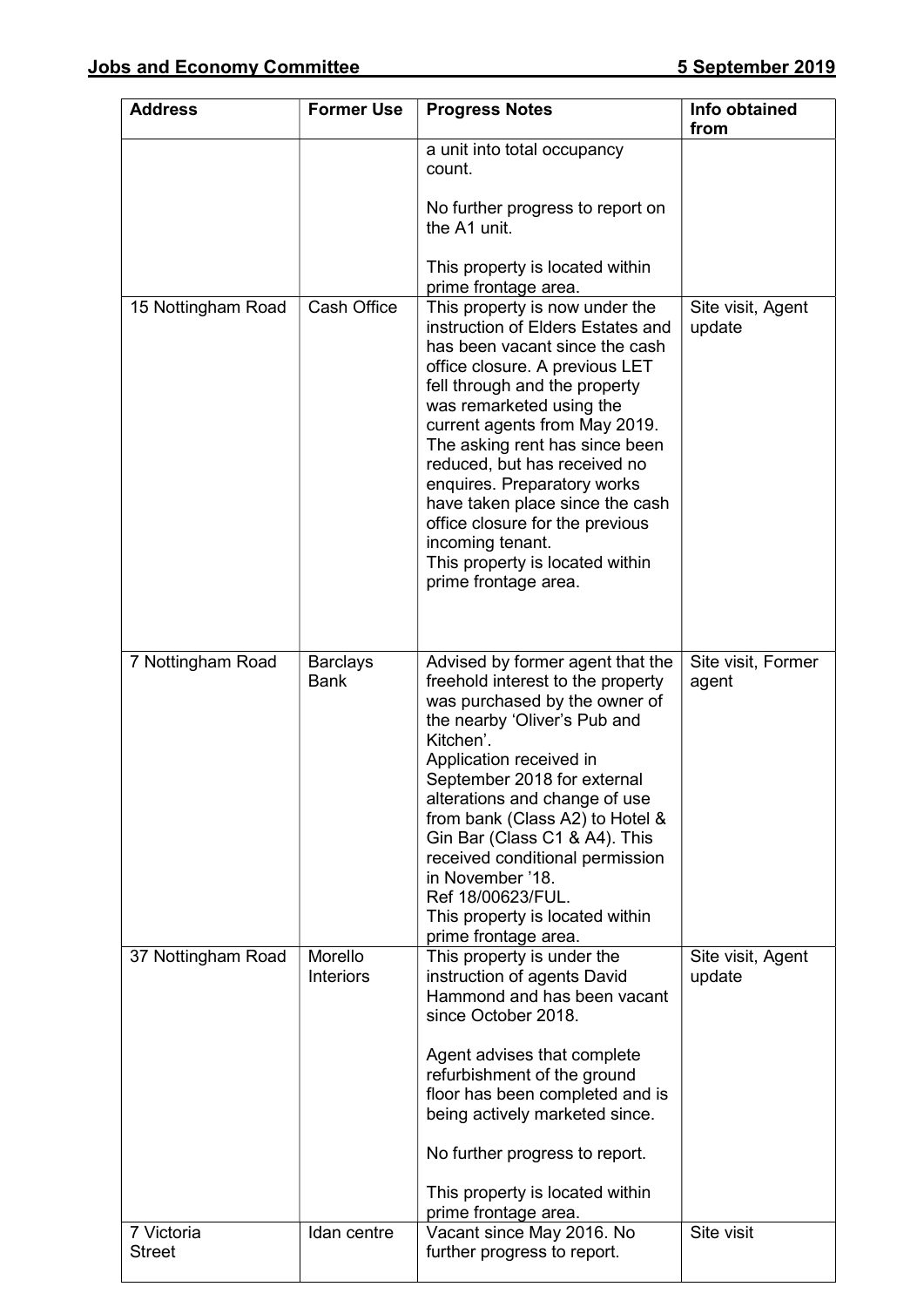| <b>Address</b>         | <b>Former Use</b> | <b>Progress Notes</b>                                                                                                                                                                                                                                                                                                                                 | Info obtained<br>from       |
|------------------------|-------------------|-------------------------------------------------------------------------------------------------------------------------------------------------------------------------------------------------------------------------------------------------------------------------------------------------------------------------------------------------------|-----------------------------|
|                        |                   | Property not located within<br>prime frontage area.                                                                                                                                                                                                                                                                                                   |                             |
| 29 Nottingham Road     | Your Move         | This property is under the<br>instruction of agents Smooth<br>Moves and has been vacant<br>since February 2019 (see notes<br>on 64 Derby Road, Stapleford).                                                                                                                                                                                           | Site visit, agent<br>update |
|                        |                   | Agent informs that two enquiries<br>have been referred to the<br>landlord, however no deal has<br>been agreed. Agent remarked<br>that they had had very few<br>enquiries since marketing this<br>unit.                                                                                                                                                |                             |
|                        |                   | This property is located within<br>prime frontage area.                                                                                                                                                                                                                                                                                               |                             |
| 1 Hollies              | In Season         | This property is under the<br>instruction of agents Musson<br>Liggins and has been vacant<br>since November 2018.                                                                                                                                                                                                                                     | Site visit                  |
|                        |                   | No further progress to report.                                                                                                                                                                                                                                                                                                                        |                             |
|                        |                   | This property is located within<br>prime frontage area                                                                                                                                                                                                                                                                                                |                             |
| 5 Hollies              | Bobby's           | This property has been vacant<br>since January 2019.                                                                                                                                                                                                                                                                                                  | Site visit                  |
|                        |                   | No further progress to report.<br>This property is located within<br>prime frontage area.                                                                                                                                                                                                                                                             |                             |
| 118 Nottingham<br>Road | <b>Epic Diner</b> | This property is recorded as<br>vacant since May 2019.                                                                                                                                                                                                                                                                                                | Site visit                  |
|                        |                   | No further progress to report.                                                                                                                                                                                                                                                                                                                        |                             |
|                        |                   | This property is located within<br>prime frontage area.                                                                                                                                                                                                                                                                                               |                             |
| 100 Nottingham<br>Road | Co-op             | This property is under the<br>instruction of Johnson & co and<br>has been vacant since January<br>2017. Estates manager for<br><b>Central England Co-Operative</b><br>informs that a LET was agreed<br>in April 2019 and will see Wilson<br>Homeware trade from the<br>location as soon as fit out is<br>complete.<br>This property is located within | Site visit, owner<br>update |
|                        |                   | prime frontage area.                                                                                                                                                                                                                                                                                                                                  |                             |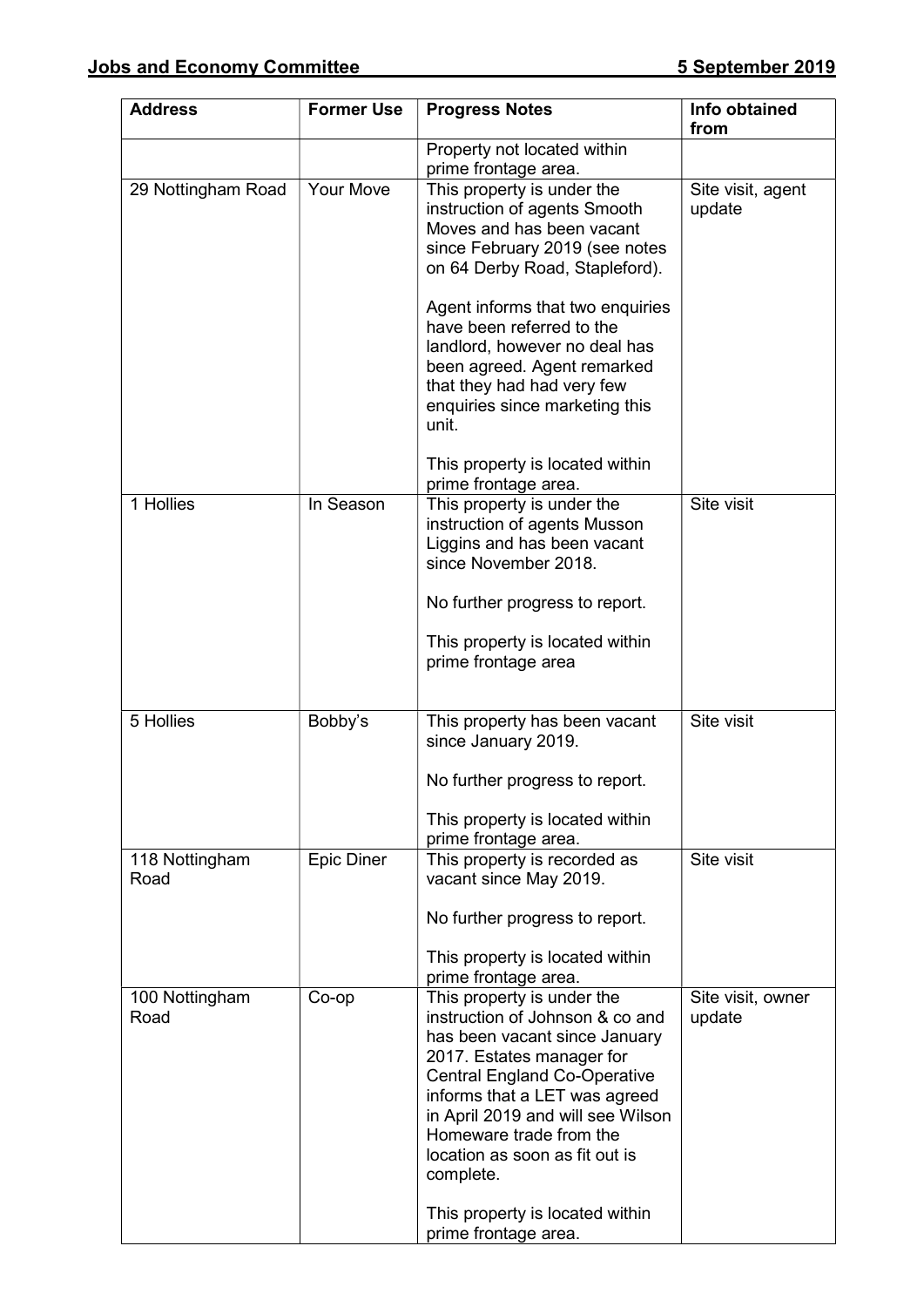| <b>Address</b>     | <b>Former Use</b>                 | <b>Progress Notes</b>                                                                                         | Info obtained<br>from       |
|--------------------|-----------------------------------|---------------------------------------------------------------------------------------------------------------|-----------------------------|
| 46 Nottingham Road | <b>Discount</b><br><b>Bedding</b> | Unit has been vacant since<br>December 2018. As unit 37<br>Nottingham Road.                                   | Site visit, Agent<br>update |
|                    |                                   | This property is located within<br>prime frontage area.                                                       |                             |
| 32 Nottingham Road | Not Just<br>Crafty                | This property is under the<br>instruction of agents David<br>Hammond and has been vacant<br>since April 2019. | Site visit, Agent<br>update |
|                    |                                   | Agent advises that the ground<br>floor being actively marketed<br>since April.                                |                             |
|                    |                                   | This property is located within<br>prime frontage area.                                                       |                             |
| 26 Nottingham Road | Zara's                            | Unit has been vacant since<br>November 2018.                                                                  | Site visit                  |
|                    |                                   | No further progress to report.                                                                                |                             |
|                    |                                   | This property is located within<br>prime frontage area.                                                       |                             |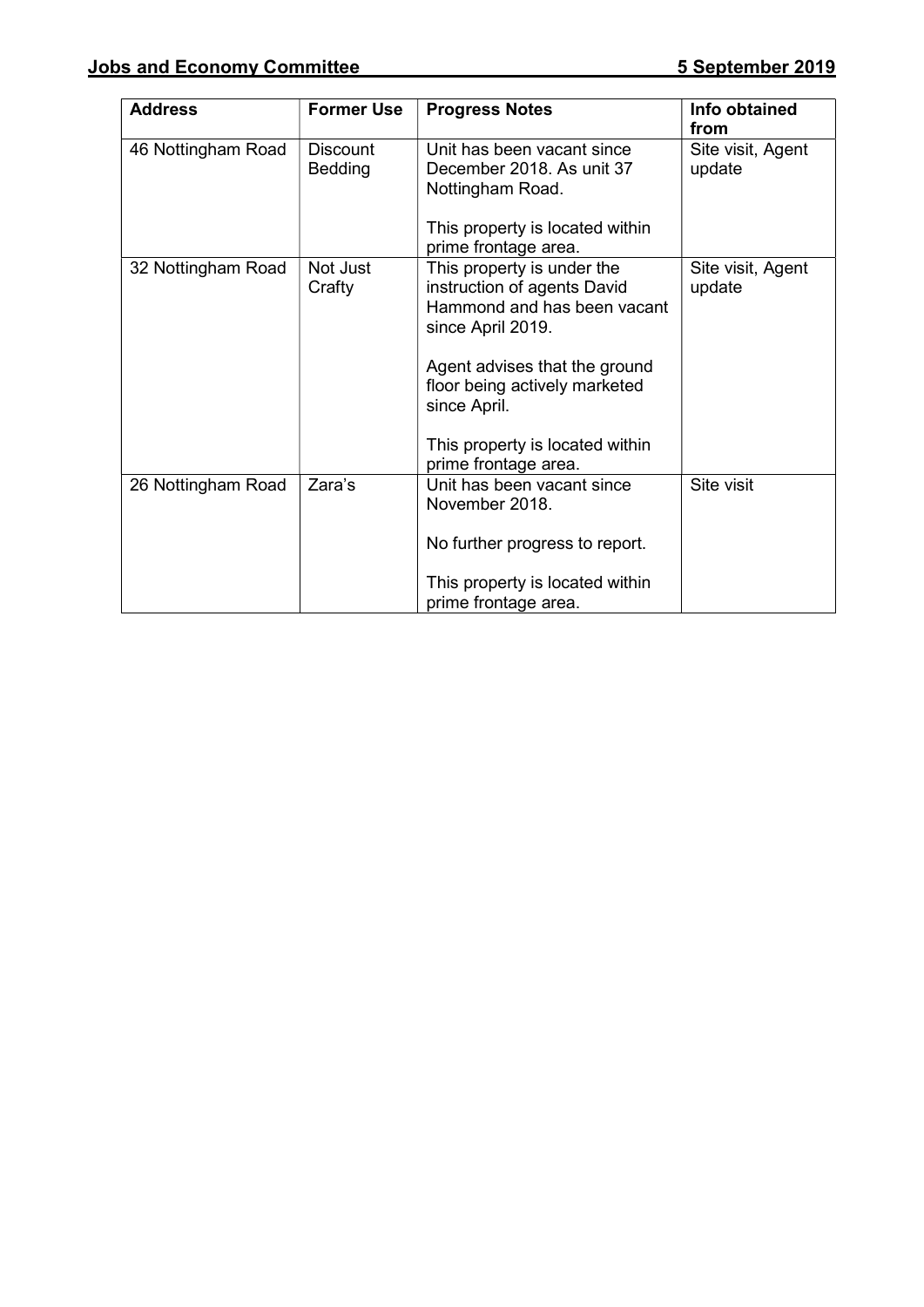Kimberley is at 89.2% occupancy. It is worth noting that because of the smaller number of GF retail stock, the status of a single unit can allow the occupancy figure to fluctuate more drastically than the other towns.

All units in the table below are not located within what is defined 'prime frontage area' in the current Local Plan, however most would fall into the prime frontage set out in the Part 2 Local Plan.

| <b>Address</b>    | <b>Former Use</b>      | <b>Progress Notes</b>                                                                                                                                                                                                                                                                                                        | Info<br>obtained<br>from |
|-------------------|------------------------|------------------------------------------------------------------------------------------------------------------------------------------------------------------------------------------------------------------------------------------------------------------------------------------------------------------------------|--------------------------|
| 44 Main Street    | <b>Fleuraines</b>      | This double unit has been<br>demolished.<br>An application to carry out<br>demolition, rebuild two new units,<br>with residential above was<br>granted conditional permission in<br>January 2019.<br>Ref 18/00758/FUL.                                                                                                       | Site visit               |
| 3 James Street    | A.C Cards              | This property is under the<br>instruction of local agents David<br>Gardiner and has been vacant<br>since July 2018.<br>No further progress to report.                                                                                                                                                                        | Site visit               |
| 18 Main Street    | <b>Senior Vape</b>     | This property has been vacant<br>since March 2019, with no agent<br>details available.<br>No further progress to report.                                                                                                                                                                                                     | Site visit               |
| 23-27 Main Street | The Coffee<br>Lounge   | This property is being marketed<br>by the owners DPC Ltd and has<br>been vacant since Jul 2018.<br>An application to change the use<br>from Café (A3) to micropub (A4)<br>was received in July 2019 and is<br>pending consideration, with<br>planned consultation period to<br>end in late August 2019.<br>Ref 19/00430/FUL. | Site visit               |
| 50-52 Main Street | <b>Bedroom</b><br>Zone | This property is under the<br>instruction of agents David<br>Hammond and has been vacant<br>since June 2019.<br>No further progress to report.                                                                                                                                                                               | Site visit               |